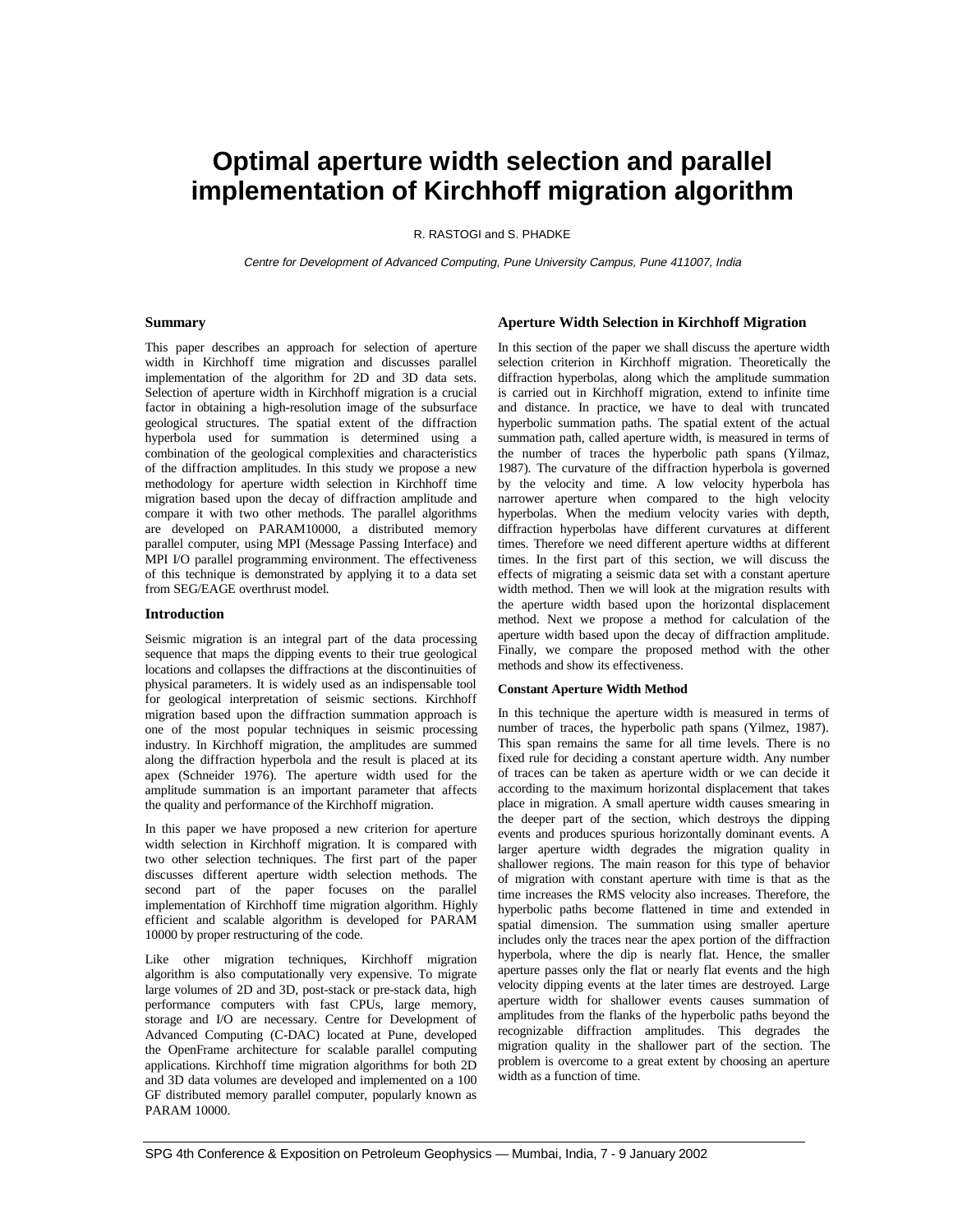#### **Method Based Upon Horizontal Displacement of Events**

Aperture width is closely related to the horizontal displacement that takes place during migration (Yilmez 1987). For any given time the optimal value for the aperture width is defined by twice of the maximum horizontal displacement in migration for the steepest dip of interest in the input section. The half aperture width varying as a function of time is given by

$$
N_x(i) = \left(\frac{v_{av}^2(i) + t(i) + dt/dx}{4}\right) / \Delta x
$$

Where  $N_x$  is the half aperture width in terms of number of traces at time sample i,  $v_{av}$  is the average velocity, t is the twoway time of the sample, ∆t is the sampling interval and ∆x is the trace spacing The horizontal displacement is calculated at each time step considering the maximum dip of interest in the input section measured on unmigrated section as dt/dx. This method was applied to a 2D post-stack line of SEG/EAGE overthrust Model (1997). The calculated horizontal displacement near the surface is very small i.e., less then the trace spacing and very large near the basement. In order to make this formula realistic instead of only being theoretical, we defined two parameters lower time cutoff and higher time cutoff. The lower time cutoff is the time near the surface before which, migration required is less. The higher time cutoff is the time level near to the basement after which, not much migration is required. Our aperture width formula is calculated between these two time levels. The graph in figure 1a shows the half aperture-width function as a function of time. The result of 2D post-stack migration using the function of Figure 1a is illustrated in Figure 1b. The noise at the shallower level is reduced and the deeper events have also become clear.

There are some practical problems in this type of approach. If the input section is noisy, then it is difficult to decide about the maximum dip parameter. The lower and upper time cutoffs should also be chosen carefully and are highly subjective.

# **Method Based Upon the Diffraction Amplitude Cutoff**

This approach is based on the basic assumption made in Kirchhoff migration i.e., reflecting interfaces in the subsurface are replaced by points (Schneider, 1976) These points act as Huyguns' secondary sources and produce hyperbolic travel time curves. As these sources get closer to each other, superposition of the hyperbolas produces the response of actual reflecting interfaces. These hyperbolas are equivalent to diffractions seen at a fault boundary on stacked section. These diffractions die down as we move away from the diffracting point (Yilmez, 1987).

Therefore the aperture width in Kirchhoff migration at a particular time level and location in the subsurface, can be determined based upon this criterion. The spatial extent of the hyperbolas for summation can be up to the point where amplitude drops down to a certain percentage of its value at the apex. Berryhill(1997), Trorey (1977) and Phadke (1988) have discussed the diffraction response for a non-zero source and receiver spacing for a diffracting point in a constant velocity medium. For 2D post-stack Kirchhoff migration, we first calculate the diffraction response in the profile direction for coincident source-receiver geometry. For prestack migration the calculations should be done for non-coincident source receiver geometry. The diffraction amplitude is calculated at each CDP location for a fixed diffractor location.

The number of traces making up the aperture width is determined at each time sample by the trace location where the amplitude drops to 10 to 50 percent of its valve at the apex. The graph of the decay in diffraction amplitude as a function of distance of the point diffractor from the output location is shown in Figure 2a for various depths of the point diffractor. The amplitude drop for shallow diffractor is more rapid as compared to that of deep diffractor. Therefore the number of traces in the aperture width will increase as the time increases. In this way, we are preserving the trend of hyperbola's shape, which changes with the increase in the velocity and time. For velocity increasing with time, we have a narrow aperture near the surface and wider aperture near basement.

The 2D post-stack time migration results using the proposed aperture-width function are shown in Figure 3. The aperture function may vary with the choice of amplitude percentage cutoff. The graph showing different half aperture-width function is shown in Figure 2b for different diffraction amplitude percentage cutoff. The computation time increases as the amplitude cutoff decreases. We found that for 2D poststack migration, it is good to use 30 to 10 % diffraction amplitude cutoffs (Figure 3). The deeper events are mapped very sharply in section using 10 percent of amplitude cutoff. However, in the shallower level we see some noise. On the other hand, the migration using 50 % amplitude cutoff shows less noise in the shallower levels but the deeper event are merging with each other and event boundaries are not clearly mapped. For this section, using a 30% diffraction amplitude cutoff, the noise in the shallower region is reduced as well as the deeper events has been mapped clearly.

In case of 3D Kirchhoff migration we use the same method for aperture width selection as in 2D. The only difference is that instead of an amplitude cutoff distance on either side of the migration location, now it is a radius around the migration location. We have a different radius of amplitude cutoff at each time level. This radius varies as a function of average interval velocity of that line at each time level. In the parallel algorithm for 3D Kirchhoff time migration we have used the diffraction amplitude cutoff method for aperture width selection, with a cutoff parameter of 30%. The aperture function is calculated using the average interval velocity of the middle most line. For the sake of uniformity of amplitudes in the migration result, it is recommended to the same aperture function to migrate the whole volume.

## **Parallel Implementation**

The Kirchhoff time migration methods in 2D and 3D are implemented using MPI (Message Passing Interface) and MPI I/O parallel programming environments. The synthetic data set for an overthrust model, provided by SEG/EAGE is used for testing of the codes. The methods were also applied to some real industry data sets.

Recently, cluster of workstations or network of workstations has gained popularity as they provide a very cost-effective parallel-computing environment. PARAM 10000 is a distributed memory parallel computer consisting of 40 nodes. Each node has 4 CPUs and 512 MB of RAM. These nodes are connected by high-speed network (PARAMNet and Ethernet) for communication. Most of the clusters use NFS (Network File System) and MPI (Message Passing Interface) calls to communicate and synchronize between the processors. One limitation of NFS is that the I/O nodes are driven by standard UNIX read and write calls, which are blocking requests. This is not a problem for applications with small volume of I/O, but

SPG 4th Conference & Exposition on Petroleum Geophysics — Mumbai, India, 7 - 9 January 2002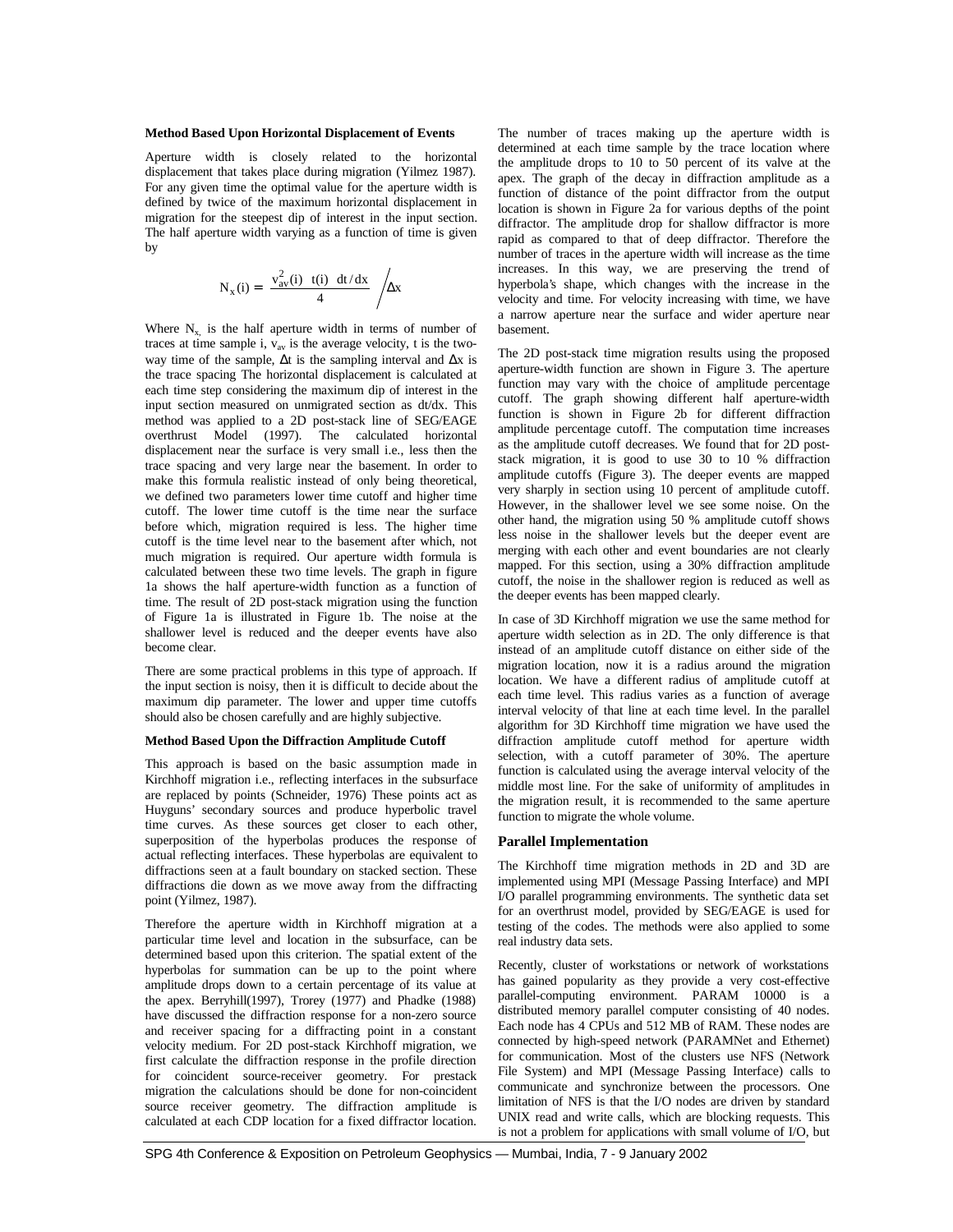as the volume increases (as in 3D seismic acquisition), it is necessary to be able to overlap computations with the I/O to maintain efficient operation (Olfield et al., 1998, Poole, 1994). In the present study we have used both MPI and MPI I/O to improve the performance and efficiency of the codes (Bhardwaj et. al. 2000).

Conceptually, MPI consists of distributed support software that executes on participating UNIX / LINUX hosts on a network, allowing them to interconnect and cooperate in a parallel distributed computing environment. MPI offers an inexpensive platform for developing and running application. Heterogeneous machines can be used in a networked environment. The MPI model is a set of message passing routines, which allows data to be exchanged between tasks by sending and receiving messages.

The parallel implementation of the Kirchhoff migration codes, are based upon Master-Worker system. The job of the Master is to provide the required parameters and data to all the workers and distribute workload properly, so that idle time of the workers is minimized. Also at the end Master should collect the finished work from all the workers, compile it and store it in a proper manner. One of the processors acts as Master and the Worker tasks are assigned to different processors. In the Parallel implementation using MPI I/O master does not distributes the data but send only the required parameters to the workers, and identifies the portion of the data to be processed by each worker. Workers read the required input data directly using MPI I/O and process their portion of the data. They also write the migrated results directly on the disk using MPI I/O.

Parallelization of 2D and 3D Kirchhoff migration algorithms is quite straightforward. Figure 4 illustrates the pseudo-code of the parallel algorithm. We use a data parallel approach and parallelize the loop over output location. Master sends the migration locations to each worker along with the corresponding velocity model. Master also calculates the aperture function and sends it to workers. According to the migration locations, master identifies how much input data each worker will require for migrating their portion of locations. In case of 2D migration, the output locations are cdp locations of a line, and in case of 3D, migration output locations are seismic lines. In the parallel implementation without MPI I/O, the master reads and sends the input traces to each worker. Workers then do the phase conversion and migration of their input traces. Finally, they send their respective migrated sections to the master. Master identifies the correct location of the part of the migrated sections it receives and writes it into the output file. In parallel implementation with MPI I/O, master only sends the required parameters for division of migration locations and the velocity model. Workers read their portion of input data directly from the full data volume. They do all the other required calculations and write the migrated output directly to the disk.

We tested the parallel algorithm for 2D and 3D post-stack Kirchhoff time migration by applying it to a data set of SEG/EAGE (1997) Overthrust model and also for some real data sets. The original data of the overthrust model had 101X25 CDP traces with inline spacing of 100m and crossline spacing of 100m. We interpolated this data volume to 401X97 CDP traces to make both inline and crossline spacing 25m for avoiding spatial aliasing. Each cdp trace has 350 time samples with a sampling rate of 8ms. We also prepared the interval and rms velocity models of the same size. Table 1 shows the sizes of the input data and the rms velocity model. The aperturewidth is based upon the diffraction amplitude cutoff. A 30 % amplitude cutoff is used for migrating this data set.

| Size of input segy seismic data   | 61MB    |
|-----------------------------------|---------|
| Size of rms velocity data         | 52MB    |
| No. of Worker processors          | 32      |
| Total execution time with MPI I/O | 48 mins |

Table 1: Problem size for the 3D data set of Overthrust model and the execution time on 32 processors.

We were trying to study the scalability of the 3D migration algorithm using the SEG/EAGE 3D data set. We found out that it is not possible to run the code on a single CPU machine because of the large memory requirement. We could use a minimum of 8 processors for running this code. Figure 5 shows a bar graph for the execution time as a function of number of processors. From this graph one can observe that the algorithm is scalable. Figure 6 shows the interval velocity model and the migrated data for a part of the 3D volume.

# **Discussions and Conclusions**

In this paper, we have proposed a new method for the selection of aperture width and then described the parallel implementation of Kirchhoff time migration algorithm. The new aperture width selection method is based upon the decay of the diffraction amplitude of a point diffractor. The effectiveness of the proposed method is demonstrated by comparing it with two standard methods. Percentage cutoff is the key parameter in the proposed method and affects the performance of the Kirchhoff migration. The less diffraction amplitude cutoff percentage (30% to 10%) gives good results. In view of the noise in the shallower section and clarity of the events in deeper section, we recommend a 30% diffraction amplitude cutoff. The computation time increases if the percentage cutoff is less. A data parallel approach is used for parallelization of the code. Highly efficient and scalable code is developed for PARAM 10000. Since the parallelization is carried out using standard MPI calls, the code can be easily ported across hardware platforms, which support this message-passing environment.

# **Acknowledgements**

Authors wish to thank Department of Science and Technology, Government of India, for funding this project under DCS program and C-DAC, Pune, for providing computational facility on PARAM 10000 and permission to publish this work.

# **References**

- Berryhill, J. R., 1997, Diffraction response for nonzero separation of source and receiver, Geophysics, 42, P. 1158-1176.
- Bhardwaj, D., S. Phadke and Sudhakar Yerneni, 2000, On improving performance of migration algorithms using MPI and MPI-IO, Expanded Abstracts, Society of Exploration Geophysicists.
- Oldfield, R. A., D. E. Womble and C. C. Ober, Efficient Parallel I/O in Seismic Imaging, The Int. J. of High Performance Computing Applications, Vol. 12, No. 3, Fall 1998, pp 333-344.
- Phadke, S., 1988, Imaging crustal diffraction zones and seismic tomography, Ph.D Thesis, Department of physics, University of Alberta, Edmonton, P. 65-71.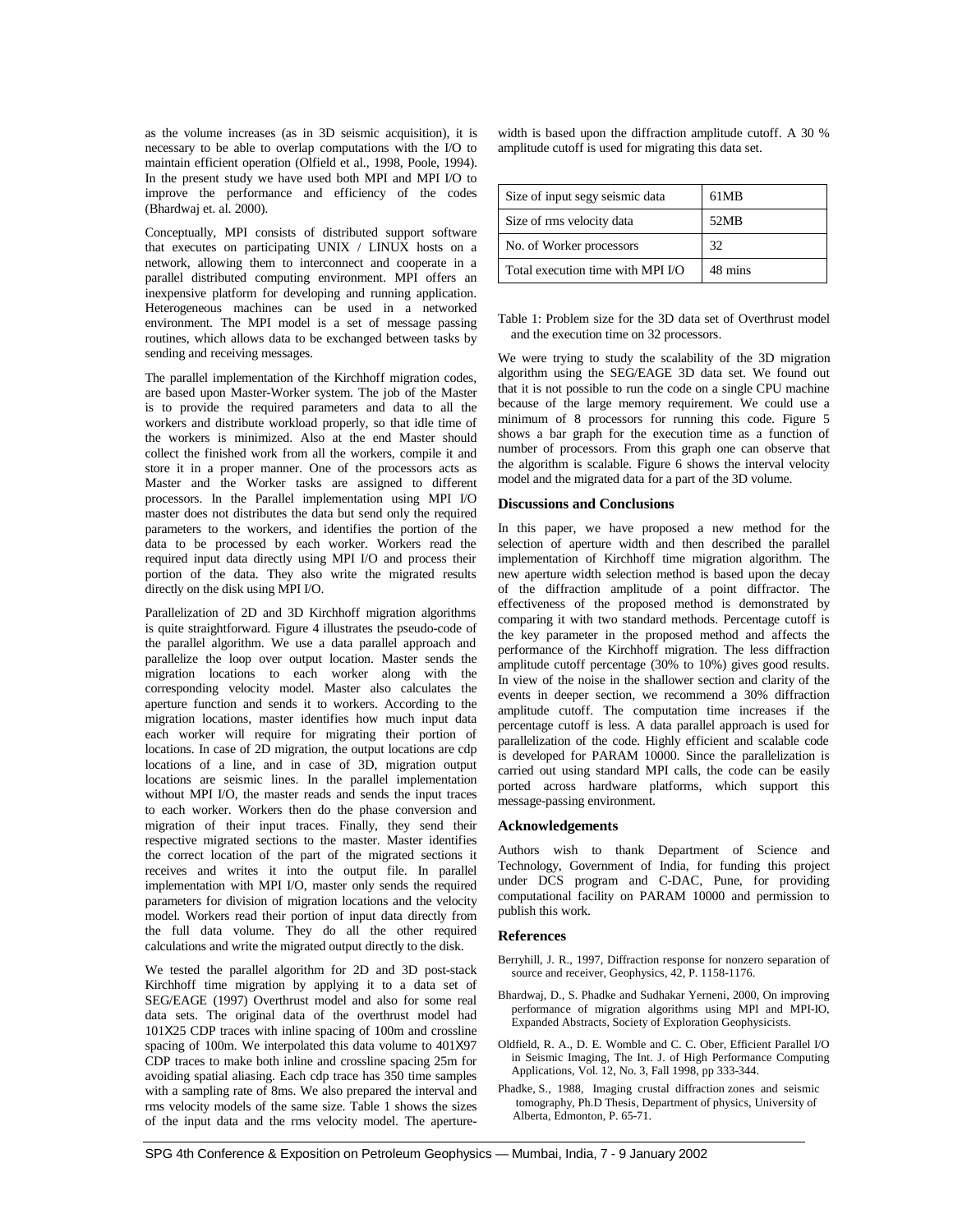- Poole, J., Preliminary survey of I/O intensive applications, Technical Report CCSF-38, Scalable I/O initiative, Caltech Concurrent supercomputing facilities, California Institute of Technology, Pasadena, 1995.
- SEG/EAGE 3-d modeling series No. 1, 1997, 3-D salt and overthrust models, SEG publications.
- Torey, A., W., 1977, Diffractions for arbitrary source-receiver locations, Geophysics, 42, P. 1177-1182.
- Schneider, W., 1976, Integral formulation for migration in two and three dimension, Geophysics, 43, P. 49-76.
- Yilmez, O., 1987, Seismic data processing, SEG publications.



Figure 1: (a) The graph of aperture width function based upon the horizontal displacement. (b) Migrated section of SEG/EAGE overthrust 2D model using the aperture width graph shown in (a).



Figure 2: (a) The graph of the diffraction amplitude as a function of the distance from the output location for different depths of the point diffractor. (1. 500m, 2. 750m, 3. 1000m, 4. 2000m, 5. 3000m) (b) The graph of the half aperture width as a function of time samples for different amplitude percentage cutoffs.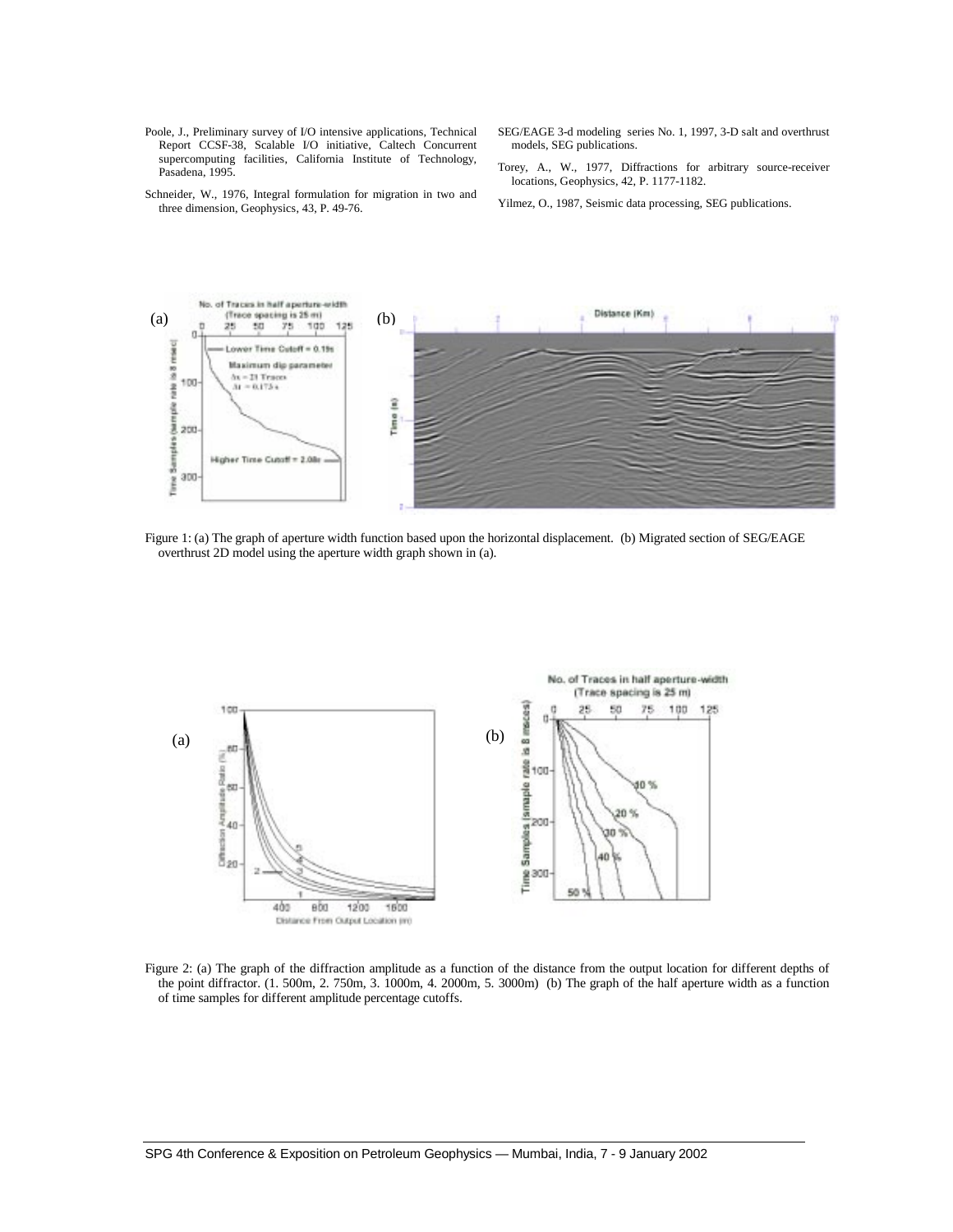

Figure 3: Migrated sections of the SEG/EAGE overthrust 2D model with aperture width based upon three different amplitude percentage cutoffs. (a) 50% (b) 30% (c) 10%.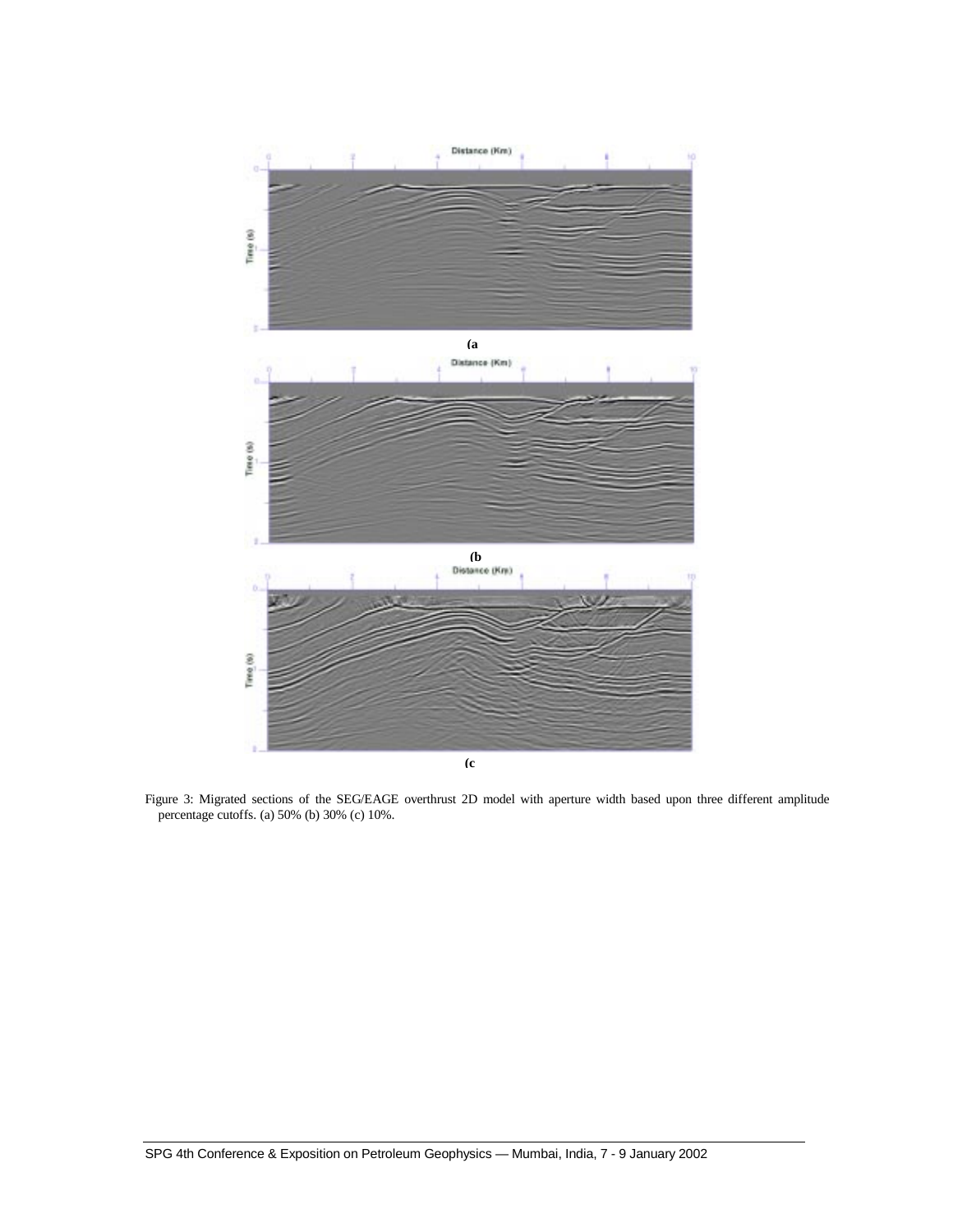| $\rightarrow$ stacked data in SEGY Format<br><b>P</b> <sub>in</sub> $(x, y, t)$<br>$\rightarrow$ rms velocity data<br>$V_{rms}(x, y, t)$                                                            |
|-----------------------------------------------------------------------------------------------------------------------------------------------------------------------------------------------------|
| PHASE CONVERSION OF INPUT TRACES                                                                                                                                                                    |
| $P_{phase}(x, y, t) \rightarrow$ Apply the 45/90 degree <i>phase-shift</i> to 2D/3D input traces                                                                                                    |
| Calculate the aperture function                                                                                                                                                                     |
| <i>MIGRATION COMPUTATION</i>                                                                                                                                                                        |
| For $I = 1, 2, \ldots$ No. of seismic lines. (for 3D data only )<br>For $J = 1, 2, \ldots$ , No. of output locations (for 2D and 3D data both)                                                      |
| ₹<br>Calculate the no of cdp required for this migration location<br>Using the <b>maximum half-aperture width</b> from the aperture function.<br>Get the <b>First and the last input cdp number</b> |
| For $K =$ First input cdp, Last input cdp                                                                                                                                                           |
| $\{$<br>1. Calculate the hyperbolic trajectories for each input trace at each<br>time level                                                                                                         |
| 2. Interpolate the input trace and phase-shifted trace using the sinc interpolation                                                                                                                 |
| 3. Calculate the obliquity and spherical spreading factors for input<br>trace for each time level                                                                                                   |
| 4. Multiply the interpolated input trace with obliquity factor and multiply<br>the interpolated phase shifted input trace with spherical spreading factor.<br>Add both the traces.                  |
| <b>5.</b> Carry out summation of this input trace according to the aperture<br>function of that location for each time level.                                                                       |
| }                                                                                                                                                                                                   |
| write the migrated traces in the output file according to the output locations.<br>ł<br>ł                                                                                                           |
| <i><b>OUTPUT</b></i>                                                                                                                                                                                |
| $P_{out}$ (x, y, t) $\rightarrow$ migrated seismic section                                                                                                                                          |